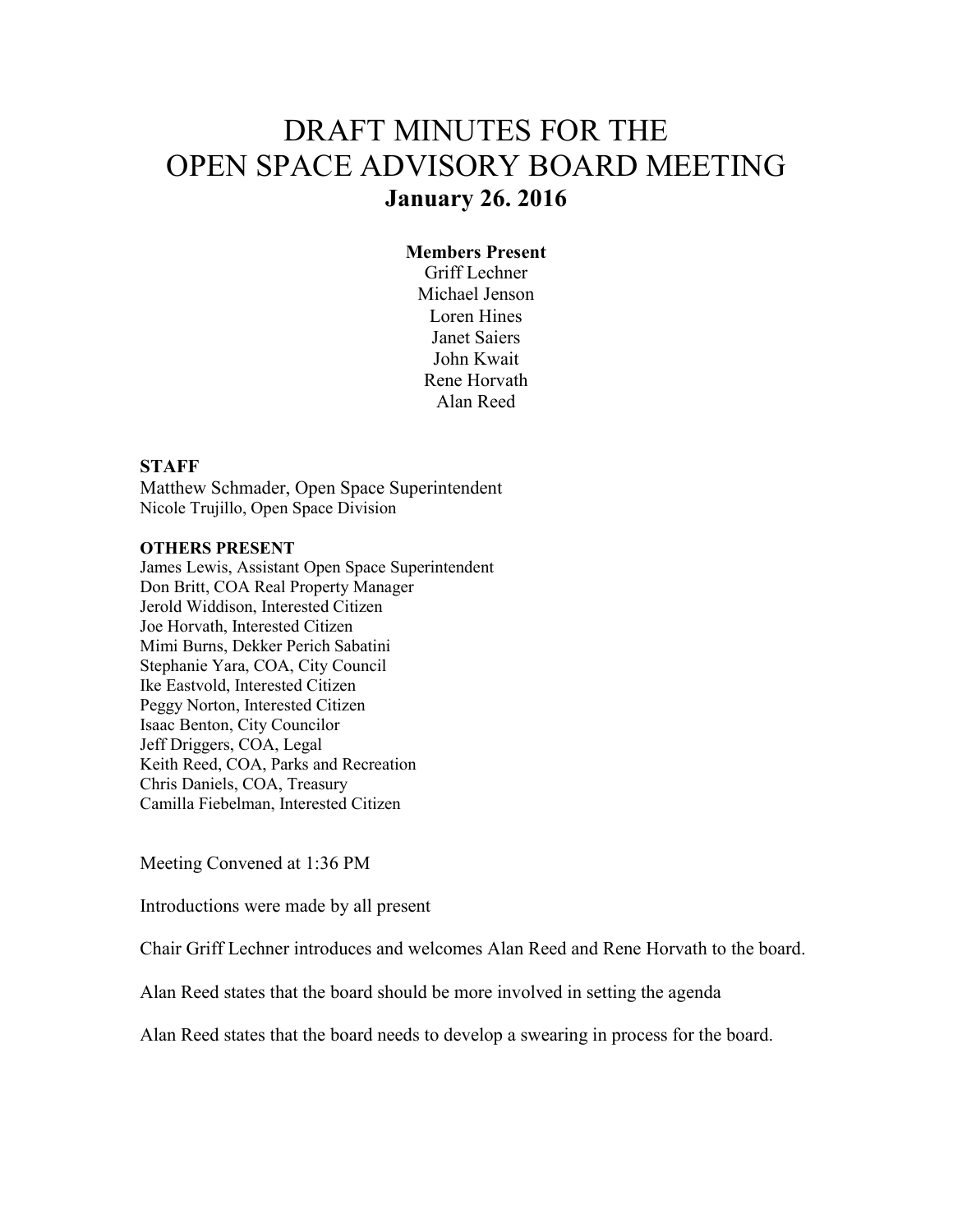## **APPROVAL OF AGENDA**

A motion was made by Loren Hines to approve the January 26, 2016 Open Space Advisory Board Agenda. The motion was seconded by Michael Jenson. A vote was taken and the motion passed on a 6 to 0 vote. Mr. John Kwait excused himself from a vote

## **ANNOUNCEMENTS**

Councilor Benton states that the City Council does not support the purchase of the Sand dunes. Councilor Benton states that he has drafted a resolution for introduction to deprioritize the Sand dunes and up-prioritize La Quintesta.

Janet Saiers states that she was at the Legislature and gives a brief overview of her visit. She states that January 31, 2016 is the deadline to get on the capital outlay list.

Alan Reed goes over an IPRA request that was made last fall. Mr. Reed has some questions that he wishes be answered regarding the Open Space Trust Fund.

Alan Reed requests that we add land acquisition process on to the agenda next month and keep it on the agenda until it is not needed any longer.

Chair Griff Lechner states that Dr. Schmader can respond to the questions regarding the IPRA request at next month's meeting.

Michael Jenson states that there are comprehensive plan meetings on January  $27<sup>th</sup>$ , 2016 from 2:00 to 3:30 at North Domingo Baca multi-generational center, 5:30 to 7:00pm at Los Duranes community center, Thursday January 28, 2016 1:00 to 2:30 at Taylor Ranch community center, 6:00 to 7:30pm at the south valley multi-purpose center

## **APPROVAL OF MINUTES**

A motion was made by Loren Hines and seconded by Alan Reed to approve the December 8, 2015 minutes with a couple of corrections. A vote was taken and the motion passed on a 6 to 0 vote. Mr. John Kwait excused himself from a vote.

#### **OPEN MEETINGS ACT REQUIREMENTS**

A motion was made by Alan Reed and seconded by Loren Hines to adopt a resolution determining reasonable notice of public meetings of the city of Albuquerque open space advisory board. A vote was taken and the motion passed on a 6 to 0 vote. Mr. John Kwait excused himself from a vote.

Janet Saiers states that the OSAB is doing things under announcements and correspondence and states that we need to put items on the agenda instead of discussing the topic under announcements and correspondence.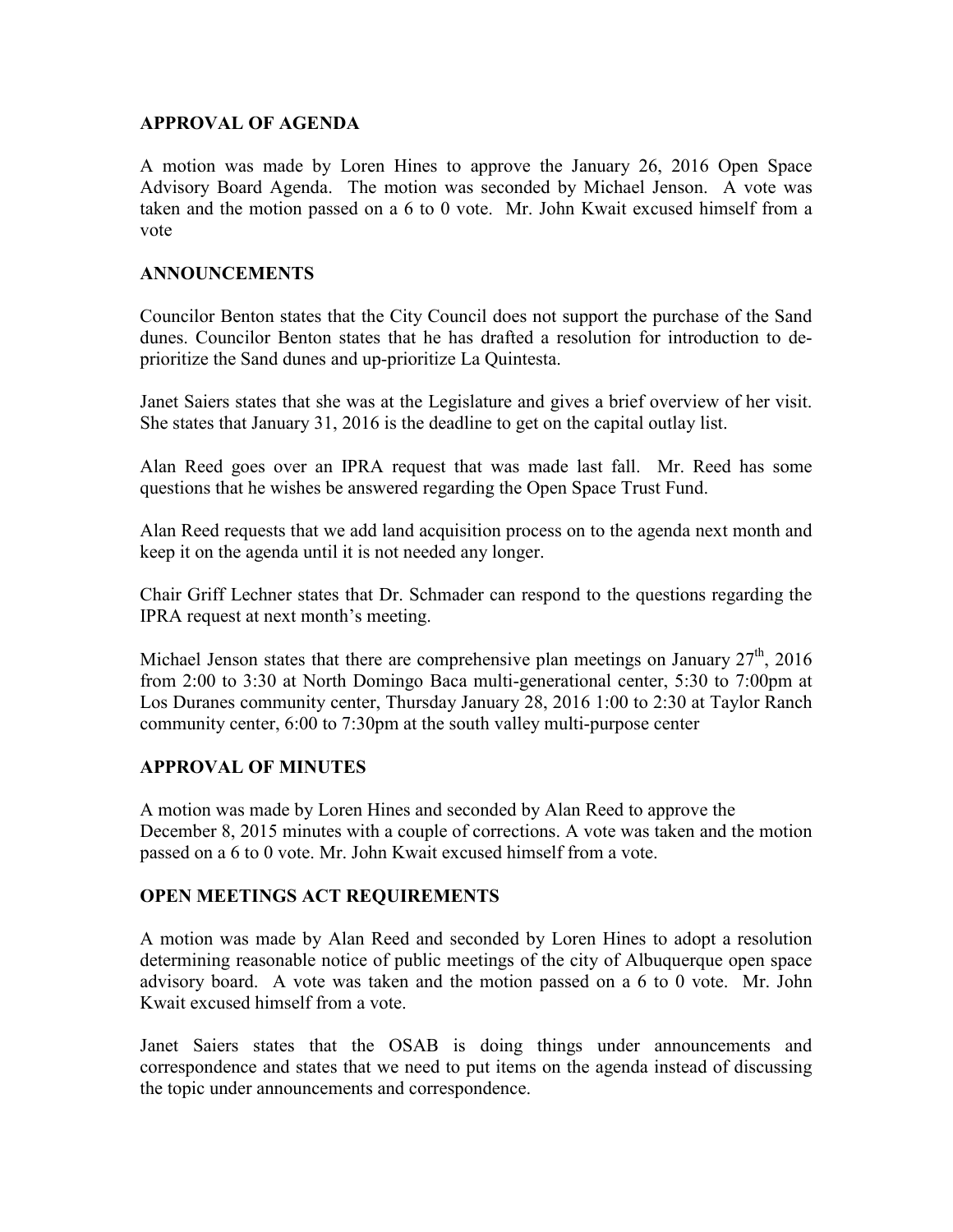## **BOARD REQUEST TO CITY TREASURY FOR PERMANENT FUND REPORT**

Chris Daniels from the City of Albuquerque Treasury Division gives a brief presentation on the Open Space Trust Fund.

A motion was made by Michael Jenson and seconded by Rene Horvath to request to have Lou Hoffman attend the February meeting. A vote was taken and the motion passed on a 6 to 0 vote. Mr. John Kwait excused himself from a vote.

## **EXTRAORDINARY FACILITY ON OPEN SPACE, PROPOSED BRIDGE CROSSING OF ATRISO SIPHON IN RIO GRANDE VALLEY STATE PARK**

Matthew Schmader along with Mimi Burns gives a presentation on the proposed bridge crossing of Atrisco Siphon in Rio Grande Valley State Park

After some discussion by the board, a motion was made by Alan Reed and seconded by Loren Hines to defer a vote until the February meeting so the board has a chance to visit the area and see what it is they are proposing. A vote was taken and the motion passed on a 6 to 0 vote. Mr. John Kwait excused himself from a vote.

# **STATUS OF I-40 TO CAMPBELL RD. ACCESSIBLE PATH IN RIO GRANDE VALLEY STATE PARK**

Matthew Schmader states that the public meeting held on January 7, 2016 was successful. There were over 175 members of the public. To date, we have received 147 written comments since November. On February 1, 2016 there will be a publication or compilation of all the written comments and selection of prepared alternatives from the range of alternatives that were presented. We will also will be receiving and reviewing the environmental monitoring baseline report from SWCA.

#### **REAL PROPERTY REPORT**

Don Britt states that the Safegroup who is dong a study on trade lands throughout the State has moved their deadline to report to the end of February. Matthew Schmader and Don Britt has met with them regarding the Farmington and Las Cruces lands.

Janet Saiers askes Don Britt if the administration has directed him to do anything different or to proceed with the contract for the acquisition of the Northern Sand Dunes and send that as an item through the Mayor's office for approval to the City Council. Don Britt replies and states that based on the Resolution presented by Councilor Benton, the acquisition of the Northern Sand Dunes has been tabled.